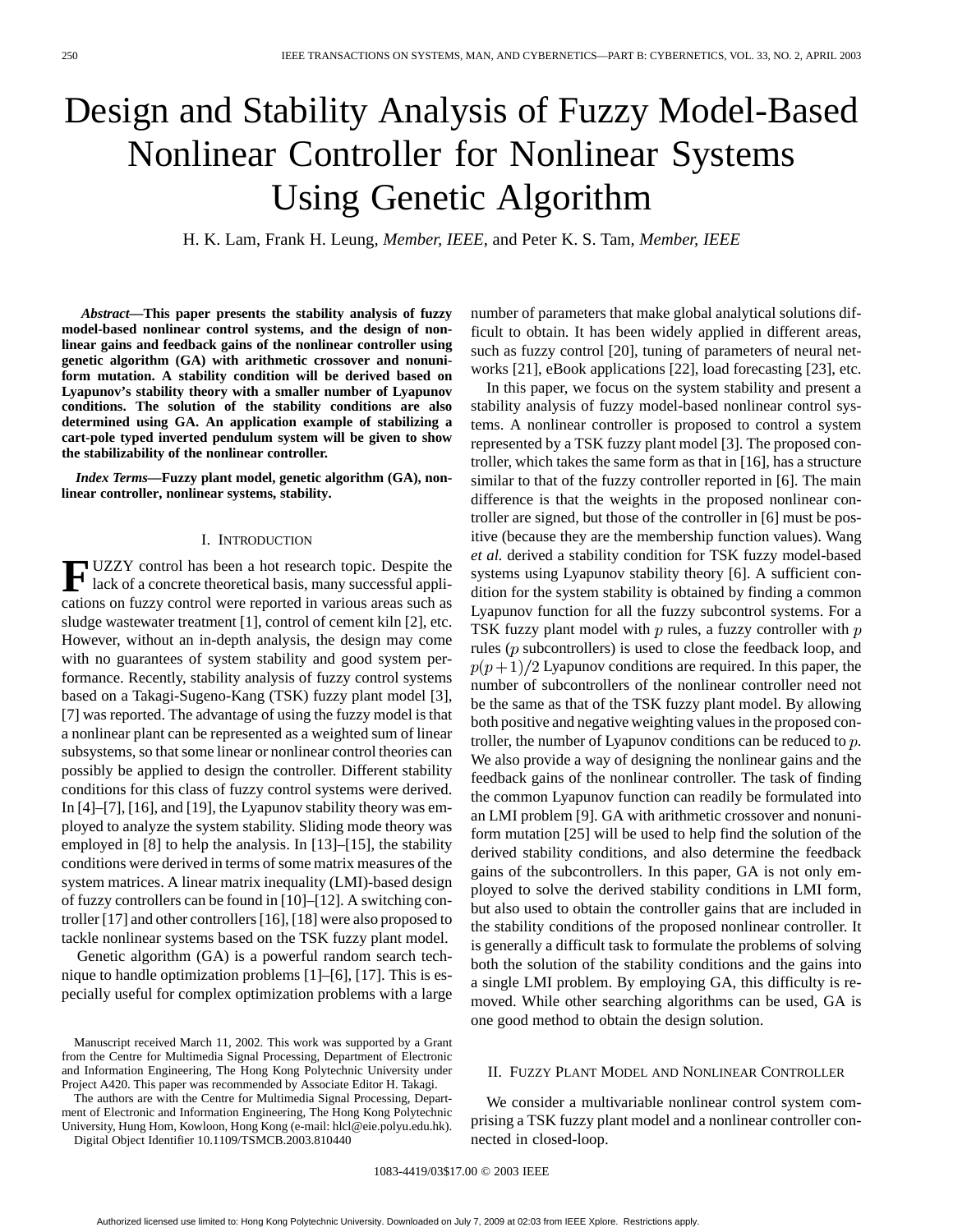### *A. TSK Fuzzy Plant Model*

Let  $p$  be the number of fuzzy rules describing the nonlinear plant. The  $i$ th rule is of the following format:

Rule *i*: IF
$$
f_1(\mathbf{x}(t))
$$
 is  $M_1^i$  and ... and  $f_\Psi(\mathbf{x}(t))$  is  $M_\Psi^i$   
THEN  $\dot{\mathbf{x}}(t) = \mathbf{A}_i \mathbf{x}(t) + \mathbf{B}_i \mathbf{u}(t)$  (1)

where  $M_{\alpha}^{i}$  is a fuzzy term of rule i corresponding to the function  $f_{\alpha}(\mathbf{x}(t)), \alpha = 1, 2, ..., \Psi, i = 1, 2, ..., p, \Psi$  is a positive integer;  $\mathbf{A}_i \mathfrak{R}^{n \times n}$  and  $\mathbf{B}_i \in \mathfrak{R}^{n \times m}$  are known constant system and input matrices, respectively;  $\mathbf{x}(t) \in \mathbb{R}^{n \times 1}$  is the system state vector; and  $\mathbf{u}(t) \in \mathbb{R}^{m \times 1}$  is the input vector. The system dynamics is described by

$$
\dot{\mathbf{x}}(t) = \sum_{i=1}^{p} w_i(\mathbf{x}(t)) (\mathbf{A}_i \mathbf{x}(t) + \mathbf{B}_i \mathbf{u}(t))
$$
 (2)

where (3) and (4), shown at the bottom of the page, are known nonlinear functions, and  $\mu_{M_{\alpha}^{i}}(x_{\alpha}(t)), \alpha = 1, 2, ..., n$  are known membership functions corresponding to the fuzzy terms  $M_{\alpha}^{i}$ . (Thus, we assume that the TSK fuzzy plant model is known.)

## *B. Nonlinear Controller*

A nonlinear controller consisting of  $c$  subcontrollers is proposed to close the feedback loop. The control output of the nonlinear controller is defined as

$$
\mathbf{u}(t) = \sum_{j=1}^{c} m_j(\mathbf{x}(t)) \mathbf{G}_j \mathbf{x}(t)
$$
 (5)

where  $G_j \in \Re^{m \times n}, j = 1, 2, ..., c$ , are the feedback gain vectors that are to be designed, and

$$
\sum_{i=1}^{c} m_j(\mathbf{x}(t)) = 1\tag{6}
$$

$$
m_j(\mathbf{x}(t)) = \frac{\mu_{N^j}(\mathbf{x}(t))}{\sum_{k=1}^c \mu_{N^k}(\mathbf{x}(t))}
$$
(7)

is a nonlinear function of  $\mathbf{x}(t)$ , and  $\mu_{N^j}(\mathbf{x}(t)), j = 1, 2, \dots, c$ are nonlinear gains to be designed. It should be noted that the nonlinear controller does not require  $m_i(\mathbf{x}(t)) \in [0, 1]$  for all j.

### III. STABILITY ANALYSIS

A closed-loop system can be obtained by combining (2) and (5). Writing  $w_i(\mathbf{x}(t))$  as  $w_i$  and  $m_j(\mathbf{x}(t))$  as  $m_j$ , the fuzzy model-based nonlinear control system then becomes

$$
\dot{\mathbf{x}}(t) = \sum_{i=1}^{p} \sum_{j=1}^{c} w_i m_j \mathbf{H}_{ij} \mathbf{x}(t)
$$
 (8)

where

$$
\mathbf{H}_{ij} = \mathbf{A}_i + \mathbf{B}_i \mathbf{G}_j. \tag{9}
$$

To investigate the stability of the fuzzy model-based nonlinear control system of (8), we consider the following Lyapunov function in quadratic form:

$$
V(\mathbf{x}(t)) = \frac{1}{2}\mathbf{x}(t)^T \mathbf{P} \mathbf{x}(t)
$$
 (10)

where  $P \in \mathbb{R}^{n \times n}$  is a symmetric positive definite matrix. Then

$$
\dot{V}(\mathbf{x}(t)) = \frac{1}{2}(\dot{\mathbf{x}}(t)^T \mathbf{P} \mathbf{x}(t) + \mathbf{x}(t)^T \mathbf{P} \dot{\mathbf{x}}(t)).
$$
 (11)

From (8), (11), and the property that  $\sum_{i=1}^{p} w_i = \sum_{j=1}^{c} m_j =$  $\sum_{i=1}^{p} \sum_{j=1}^{c} w_i m_j = 1$ , we have

$$
\dot{V}(\mathbf{x}(t))
$$
\n
$$
= \frac{1}{2} \left[ \left( \sum_{i=1}^{p} \sum_{j=1}^{c} w_i m_j \mathbf{H}_{ij} \mathbf{x}(t) \right)^T \mathbf{P} \mathbf{x}(t) + \mathbf{x}(t)^T \mathbf{P} \sum_{i=1}^{p} \sum_{j=1}^{c} w_i m_j \mathbf{H}_{ij} \mathbf{x}(t) \right]
$$
\n
$$
= \frac{1}{2} \left\{ \left[ \sum_{i=1}^{p} \sum_{j=1}^{c} w_i m_j (\mathbf{H}_{ij} + \mathbf{H}_m - \mathbf{H}_m) \mathbf{x}(t) \right]^T \mathbf{P} \mathbf{x}(t) + \mathbf{x}(t)^T \mathbf{P} \sum_{i=1}^{p} \sum_{j=1}^{c} w_i m_j (\mathbf{H}_{ij} + \mathbf{H}_m - \mathbf{H}_m) \mathbf{x}(t) \right\}
$$
\n
$$
= \frac{1}{2} \mathbf{x}(t)^T (\mathbf{H}_m^T \mathbf{P} + \mathbf{P} \mathbf{H}_m) \mathbf{x}(t) + \frac{1}{2} \sum_{i=1}^{p} \sum_{j=1}^{c} w_i m_j \mathbf{x}(t)^T
$$
\n
$$
\times \left[ (\mathbf{H}_{ij} - \mathbf{H}_m)^T \mathbf{P} + \mathbf{P} (\mathbf{H}_{ij} - \mathbf{H}_m) \right] \mathbf{x}(t)
$$
\n
$$
= -\frac{1}{2} \mathbf{x}(t)^T \mathbf{Q}_m \mathbf{x}(t) - \frac{1}{2} \sum_{i=1}^{p} \sum_{j=1}^{c} w_i m_j \mathbf{x}(t)^T
$$
\n
$$
\times (\mathbf{Q}_{ij} - \mathbf{Q}_m) \mathbf{x}(t)
$$
\n(12)

$$
\sum_{i=1}^{p} w_i(\mathbf{x}(t)) = 1, \quad w_i(\mathbf{x}(t)) \in [0 \quad 1] \quad \text{for all } i
$$
\n
$$
w_i(\mathbf{x}(t)) = \frac{\mu_{M_1^i}(x_1(t)) \times \mu_{M_2^i}(x_2(t)) \times \dots \times \mu_{M_n^i}(x_n(t))}{\sum_{k=1}^{p} \left(\mu_{M_1^k}(x_1(t)) \times \mu_{M_2^k}(x_2(t)) \times \dots \times \mu_{M_n^k}(x_n(t))\right)}
$$
\n(4)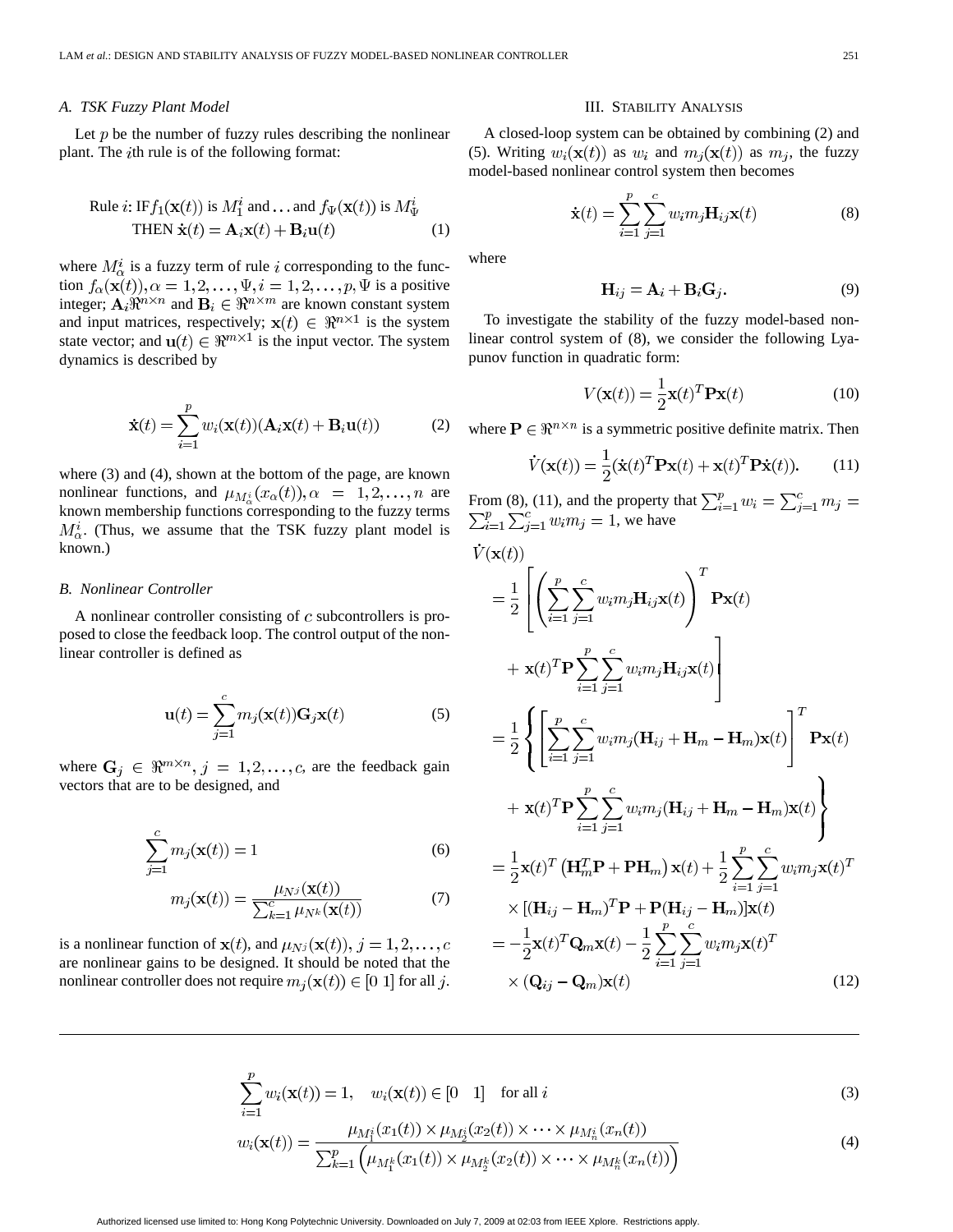where  $\mathbf{H}_m \in \mathbb{R}^{n \times n}$  is a stable symmetric matrix, which will be discussed later.  $\mathbf{Q}_m \in \mathbb{R}^{n \times n}$  is a symmetric positive definite matrix and  $\mathbf{Q}_{ij} \in \mathbb{R}^{n \times n}$  is a symmetric matrix. They are defined as

$$
\mathbf{Q}_m = -(\mathbf{H}_{m}^T \mathbf{P} + \mathbf{P} \mathbf{H}_{m})
$$
(13)  

$$
\mathbf{Q}_{ij} = -(\mathbf{H}_{ij}^T \mathbf{P} + \mathbf{P} \mathbf{H}_{ij}), \quad i = 1, 2, ..., p;
$$
  

$$
j = 1, 2, ..., c.
$$
(14)

From (12)

$$
\dot{V}(\mathbf{x}(t)) = -\frac{1}{2}\mathbf{x}(t)^{T}\mathbf{Q}_{m}\mathbf{x}(t) - \frac{1}{2}\sum_{j=1}^{c} m_{j}\mathbf{x}(t)^{T}
$$

$$
\times \left(\sum_{i=1}^{p} w_{i}\mathbf{Q}_{ij} - \mathbf{Q}_{m}\right)\mathbf{x}(t) \quad (15)
$$

and we set

$$
m_j = \frac{\mathbf{x}(t)^T \left(\sum_{i=1}^p w_i \mathbf{Q}_{ij} - \mathbf{Q}_m\right) \mathbf{x}(t)}{\sum_{k=1}^c \left[\mathbf{x}(t)^T \left(\sum_{i=1}^p w_i \mathbf{Q}_{ik} - \mathbf{Q}_m\right) \mathbf{x}(t)\right]}
$$
\nfor  $j = 1, 2, ..., c$ . (16)

By comparing (16) to (7), (16) gives the design of  $m_i$ ,  $j =$  $1, 2, \ldots, c$ , such that  $\mu_{N^j}(\mathbf{x}(t)) = \mathbf{x}(t)^T (\sum_{i=1}^p w_i \mathbf{Q}_{ij} \mathbf{Q}_m$ ) $\mathbf{x}(t)$ , and (16) satisfies the condition of (6). Considering the denominator at the right-hand side (RHS) of (16), we have

$$
\sum_{k=1}^{c} \left[ \mathbf{x}(t)^{T} \left( \sum_{i=1}^{p} w_{i} \mathbf{Q}_{ik} - \mathbf{Q}_{m} \right) \mathbf{x}(t) \right]
$$

$$
= \sum_{i=1}^{p} w_{i} \left[ \mathbf{x}(t)^{T} \left( \sum_{k=1}^{c} \mathbf{Q}_{ik} - c \mathbf{Q}_{m} \right) \mathbf{x}(t) \right]. \quad (17)
$$

We choose  $Q_{ik}$  and  $Q_m$  such that

$$
\sum_{k=1}^{c} \mathbf{Q}_{ik} - c\mathbf{Q}_m > 0 \quad \text{for } i = 1, 2, ..., p.
$$
 (18)

As  $w_i(\mathbf{x}(t)) \in [0, 1]$  for all i, and at least one of the  $w_i \neq 0$ (a property of the TSK fuzzy plant model), (18) implies that (17) will always be greater than or equal to zero. It is equal to zero only when  $\mathbf{x}(t) = \mathbf{0}$ . Under this condition, the output of the nonlinear controller of (5) should be zero and we choose  $m_j = (1/c)$  for satisfying the condition of (6). From (15) and (16)

$$
\dot{V}(\mathbf{x}(t)) = -\frac{1}{2}\mathbf{x}(t)^{T}\mathbf{Q}_{m}\mathbf{x}(t)
$$
\n
$$
-\frac{\sum_{j=1}^{c} \left[\mathbf{x}(t)^{T} \left(\sum_{i=1}^{p} w_{i} \mathbf{Q}_{ij} - \mathbf{Q}_{m}\right) \mathbf{x}(t)\right]^{2}}{2\sum_{k=1}^{c} \left[\mathbf{x}(t)^{T} \left(\sum_{i=1}^{p} w_{i} \mathbf{Q}_{ik} - \mathbf{Q}_{m}\right) \mathbf{x}(t)\right]}.
$$
\n(19)

As the second term at the right side of (19) is semi-positive definite, we have

$$
\dot{V}(\mathbf{x}(t)) \le -\frac{1}{2}\mathbf{x}(t)^T \mathbf{Q}_m \mathbf{x}(t) \le 0.
$$
 (20)

Hence, we can conclude that the fuzzy model-based nonlinear control system is asymptotically stable. The problem remaining is how to determine  $\mathbf{Q}_m$ . Considering (18), if  $\sum_{k=1}^{c} \mathbf{Q}_{ik}$  > 0 for  $i = 1, 2, ..., p$ , it can be shown that there exists a  $\mathbf{Q}_m$ such that  $\sum_{k=1}^{c} \mathbf{Q}_{ik} - c\mathbf{Q}_m > 0$  for  $i = 1, 2, ..., p$  using the following theorem.

*Theorem 1 (Spectral Shift) [24]:* Let  $\lambda_1, \lambda_2, \ldots, \lambda_n$  be the eigenvalues of a matrix  $\mathbf{A} \in \mathbb{R}^{n \times n}$ . The eigenvalues of  $\mathbf{A} - \varepsilon \mathbf{I}$ are  $\lambda_1 - \varepsilon, \lambda_2 - \varepsilon, \ldots, \lambda_n - \varepsilon$ , where  $\varepsilon$  is a scalar.

*Proof:* Let  $Q_i = \sum_{k=1}^{c} Q_{ik} > 0, i = 1, 2, ..., p$ . By using the spectral shift property of Theorem 1, it can be seen that if  $\min_i \lambda_{\min}(\mathbf{Q}_i) > \varepsilon > 0$ , where  $\min_i \lambda_{\min}(\mathbf{Q}_i)$  denotes the smallest eigenvalues among  $Q_i$ , I is the identity matrix. By comparing  $\sum_{k=1}^{c} \mathbf{Q}_{ik} - c \mathbf{Q}_m > 0$  of (18) with  $\sum_{k=1}^{c} \mathbf{Q}_{ik} - \varepsilon \mathbf{I} > 0$  term by term, we have . Consequently, we can conclude that if  $\sum_{k=1}^{c} \mathbf{Q}_{ik} > 0$ , there must exist a positive definite matrix  $\overline{\mathbf{Q}}_m^{\text{max}}$  such that  $\sum_{k=1}^c \mathbf{Q}_{ik} - c \mathbf{Q}_m > 0$ . In the stability analysis, we need a stable matrix  $\mathbf{H}_m$ to guarantee the system stability. The existence of  $\mathbf{H}_m$ will be as follows. By multiplying  $P^{-1}$  to both sides of (13), we have  $-{\bf P}^{-1}{\bf Q}_m {\bf P}^{-1} = {\bf P}^{-1}{\bf H}_m^T + {\bf H}_m {\bf P}^{-1}$ . As<br>  ${\bf Q}_m = (\varepsilon/c){\bf I}, -((\varepsilon {\bf P}^{-1} {\bf P}^{-1})/c) = {\bf P}^{-1}{\bf H}_m^T + {\bf H}_m {\bf P}^{-1} \Rightarrow$  $-(\left(\varepsilon \mathbf{P}^{-1} \mathbf{P}^{-1}\right)/c\right) = (-\mathbf{P}^{-1})\left(-\mathbf{H}_{m}^{T}\right) + (-\mathbf{H}_{m})(-\mathbf{P}^{-1}).$  Let  $\bar{\mathbf{Q}} = ((\varepsilon \mathbf{P}^{-1} \mathbf{P}^{-1})/c)$  which is a symmetric positive definite matrix, and  $\overline{\mathbf{P}} = \overline{\mathbf{P}}^T = -\mathbf{P}^{-1}$  which is a symmetric negative definite matrix and  $\bar{\mathbf{H}}_m = \bar{\mathbf{H}}_m^T = -\mathbf{H}_m$ , we have a Lyapunov equation  $-\bar{\mathbf{Q}} = \bar{\mathbf{P}}^T \bar{\mathbf{H}}_m + \bar{\mathbf{H}}_m \bar{\mathbf{P}}$ . Once  $\bar{\mathbf{P}}$  is known, a stable matrix  $\mathbf{H}_m$  can be solved. QED

From the above, we obtain  $\mathbf{Q}_m = (\varepsilon/c)\mathbf{I} > 0$  and prove the existence of  $H_m$ . The stable matrix  $H_m$  in (13) is not necessary to be known as the nonlinear controller of (16) depends on  $\mathbf{Q}_m$ but not  $\mathbf{H}_m$ .

A sufficient condition for the stability of the fuzzy modelbased nonlinear control system can be summarized by the following lemma.

*Lemma 1:* A fuzzy model-based nonlinear control system of (8) is guaranteed to be stable if we choose the nonlinear gains of the nonlinear controller of (5) as (see the equation at the bottom of the page)  $\min_i \lambda_{\min}(\sum_{k=1}^c \mathbf{Q}_{ik}) > \varepsilon > 0$ , and there is a common solution of  $P$  for the following p linear matrix inequalities:

$$
\sum_{k=1}^{c} \mathbf{Q}_{ik} > 0 \quad \text{for all } i = 1, 2, \dots, p
$$

$$
\mu_{N^j}(\mathbf{x}(t)) = \mathbf{x}(t)^T \left( \sum_{i=1}^p w_i \mathbf{Q}_{ij} - \frac{\varepsilon}{c} \mathbf{I} \right) \mathbf{x}(t), \text{ when } \mathbf{x}(t) \neq \mathbf{0} \quad \text{for } j = 1, 2, ..., c
$$
\n
$$
\mu_{N^j}(\mathbf{x}(t)) = \frac{1}{c}, \text{ when } \mathbf{x}(t) = \mathbf{0}
$$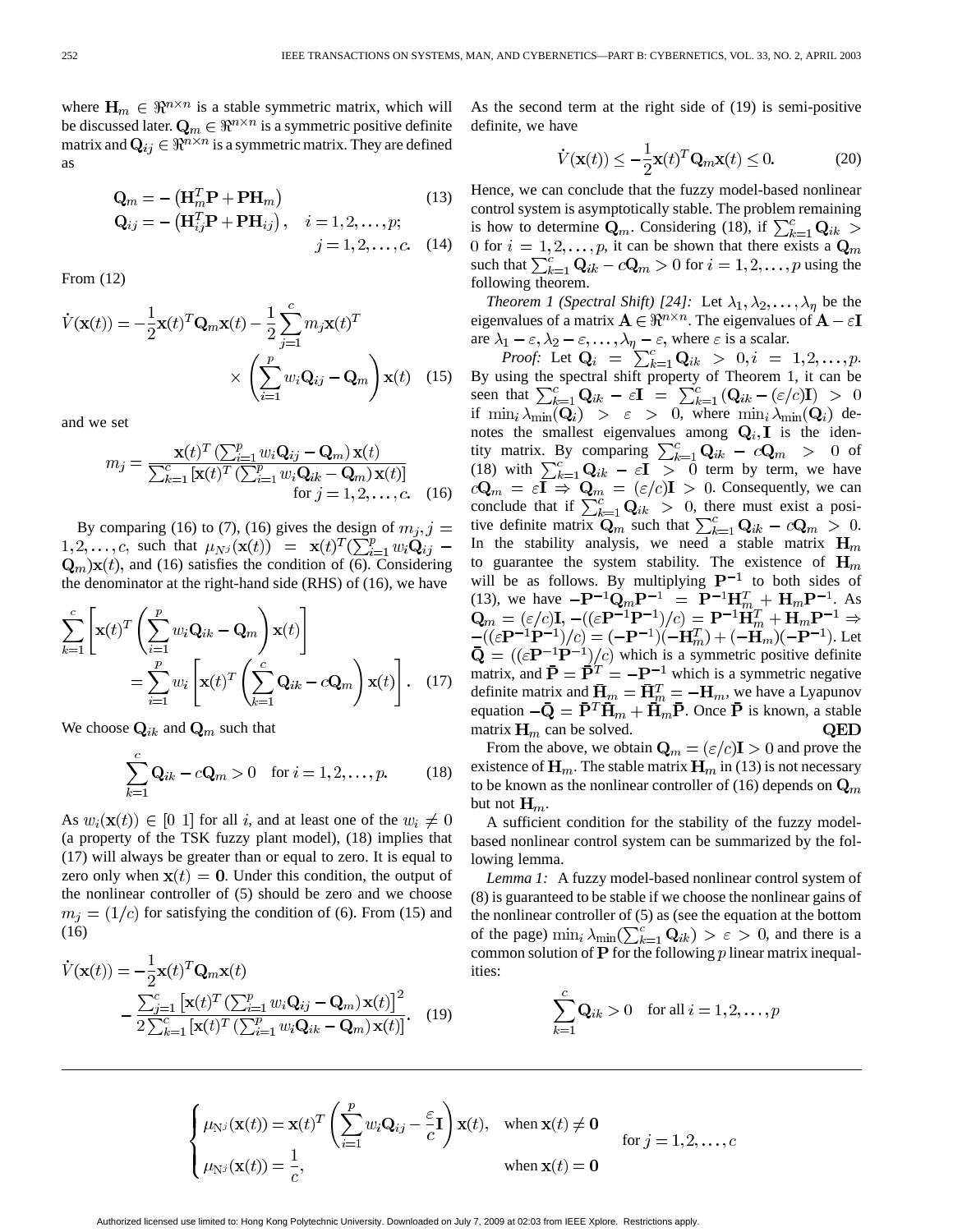where

$$
\mathbf{Q}_{ij} = -(\mathbf{H}_{ij}^T \mathbf{P} + \mathbf{P} \mathbf{H}_{ij}) \quad \text{for } i = 1, 2, \dots, p
$$

$$
j = 1, 2, \dots, c
$$

$$
\mathbf{H}_{ij} = \mathbf{A}_i + \mathbf{B}_i \mathbf{G}_j.
$$

Lemma 1 states the way of choosing the nonlinear gains of the nonlinear controller. The number of subcontrollers is not necessarily the same as that of the TSK fuzzy plant model. This gives a flexibility of designing the nonlinear controller. With a smaller number of subcontrollers, the nonlinear controller is simpler in structure and lower in cost. The number of linear matrix inequalities is p, instead of  $p(p+1)/2$ , as stated in [6].

# IV. SOLVING THE STABILITY CONDITIONS AND OBTAINING THE FEEDBACK GAINS

In this section, the problems of solving the stability conditions derived in the previous section and obtaining the feedback gains of the proposed nonlinear controller will be tackled using GA with arithmetic crossover and nonuniform mutation [25]. From Lemma 1, the closed-loop control system formed by (2) and (5) is stable if there exists a transformation matrix **P** and  $\mathbf{G}_i$ ,  $j = 1, 2, \dots, p$ , satisfying the following condition:

$$
-\sum_{j=1}^{c}[(\mathbf{A}_{i} + \mathbf{B}_{i}\mathbf{G}_{j})^{T}\mathbf{P} + \mathbf{P}(\mathbf{A}_{i} + \mathbf{B}_{i}\mathbf{G}_{j})] > 0
$$
  
for  $i = 1, 2, ..., p.$  (21)

Using GA, we can find

$$
\mathbf{P} = \begin{bmatrix} P_{11} & P_{12} & \cdots & P_{1n} \\ P_{21} & P_{22} & \cdots & P_{2n} \\ \vdots & \vdots & \ddots & \vdots \\ P_{n1} & P_{n2} & \cdots & P_{nn} \end{bmatrix}
$$

and

$$
\mathbf{G}_{j} = \begin{bmatrix} G_{11}^{j} & G_{12}^{j} & \cdots & G_{1n}^{j} \\ G_{21}^{j} & G_{22}^{j} & \cdots & G_{2n}^{j} \\ \vdots & \vdots & \ddots & \vdots \\ G_{m1}^{j} & G_{m2}^{j} & \cdots & G_{mn}^{j} \end{bmatrix}
$$

such that the conditions of (21) are satisfied. In order to make **P** to be symmetric, we let  $P_{ij} = P_{ji}, i = 1, 2, \dots n; j =$  $1, 2, \ldots, n$ . The fitness function is defined as follows:

fitness = 
$$
\sum_{i=1}^{p} n_i \lambda_{\max} \left( \sum_{j=1}^{c} [(\mathbf{A}_i + \mathbf{B}_i \mathbf{G}_j)^T \times \mathbf{P} + \mathbf{P} (\mathbf{A}_i + \mathbf{B}_i \mathbf{G}_j)] \right)
$$
 (22)

where  $n_i > 0, i = 1, 2, ..., p$ , is a variable to be adjusted and  $\lambda_{\text{max}}(\cdot)$  denotes the maximum eigenvalue of the argument. The problems of finding **P** and  $\mathbf{G}_j$  are now formulated into a minimization problem. The aim is to minimize the fitness function of (22) with  $P$  and  $G_j$  using GA with arithmetic crossover and



Fig. 1. Cart-pole typed inverted pendulum system.

nonuniform mutation [25]. As **P** and  $G_i$  are the variables of the fitness function of (22), they are used to form the genes of the chromosomes. Finding the solution to this minimization problem, however, does not imply that the conditions of (21) are immediately satisfied. Hence, different  $n_i$ ,  $i = 1, 2, \dots, p$  may need to be used to weight the terms of (22) in order to change the significance of different terms on the RHS of (22). For instance, if one of the terms in (22) is very negative, the conditions of (21) may not be satisfied because the fitness value has been dominated by the effect of that term. A small value of  $n_i$  corresponding to that term can be used to attenuate the effect of that term in the fitness function. The function of  $n_i$  of (22) is to make the stability conditions of (21) satisfied easier.

The procedure for finding the nonlinear controller can be summarized as follows.

- Step 1) Obtain the mathematical model of the nonlinear plant to be controlled.
- Step 2) Obtain the TSK fuzzy plant model for the system stated in Step 1 by means of a fuzzy modeling method (e.g., the method proposed in [3] and [7]).
- Step 3) Determine the number of subcontrollers of the nonlinear controller. Take the elements of  $P, G_i$  and  $n_i$ as the genes to form the chromosome. Define the boundaries of each gene. Determine the number of iterations for searching and the parameters (probabilities of crossover and mutation, and the shaping value [25] for the nonuniform mutation) for the GA process. Solve  $P, G_j$ , and  $n_i, j = 1, 2, \ldots, c; i =$  $1, 2, \ldots, p$  with the fitness function defined in (22) using GA.
- Step 4) Design the nonlinear gains of the nonlinear controller based on Lemma 1.

#### V. APPLICATION EXAMPLE

An application example on stabilizing a cart-pole typed inverted pendulum system [6] is given in this section. A nonlinear controller will be used to control the plant. Simulation results will be given. We shall see that the number of LMIs involved is . The nonlinear controllers will be designed based on the procedure given in Section IV.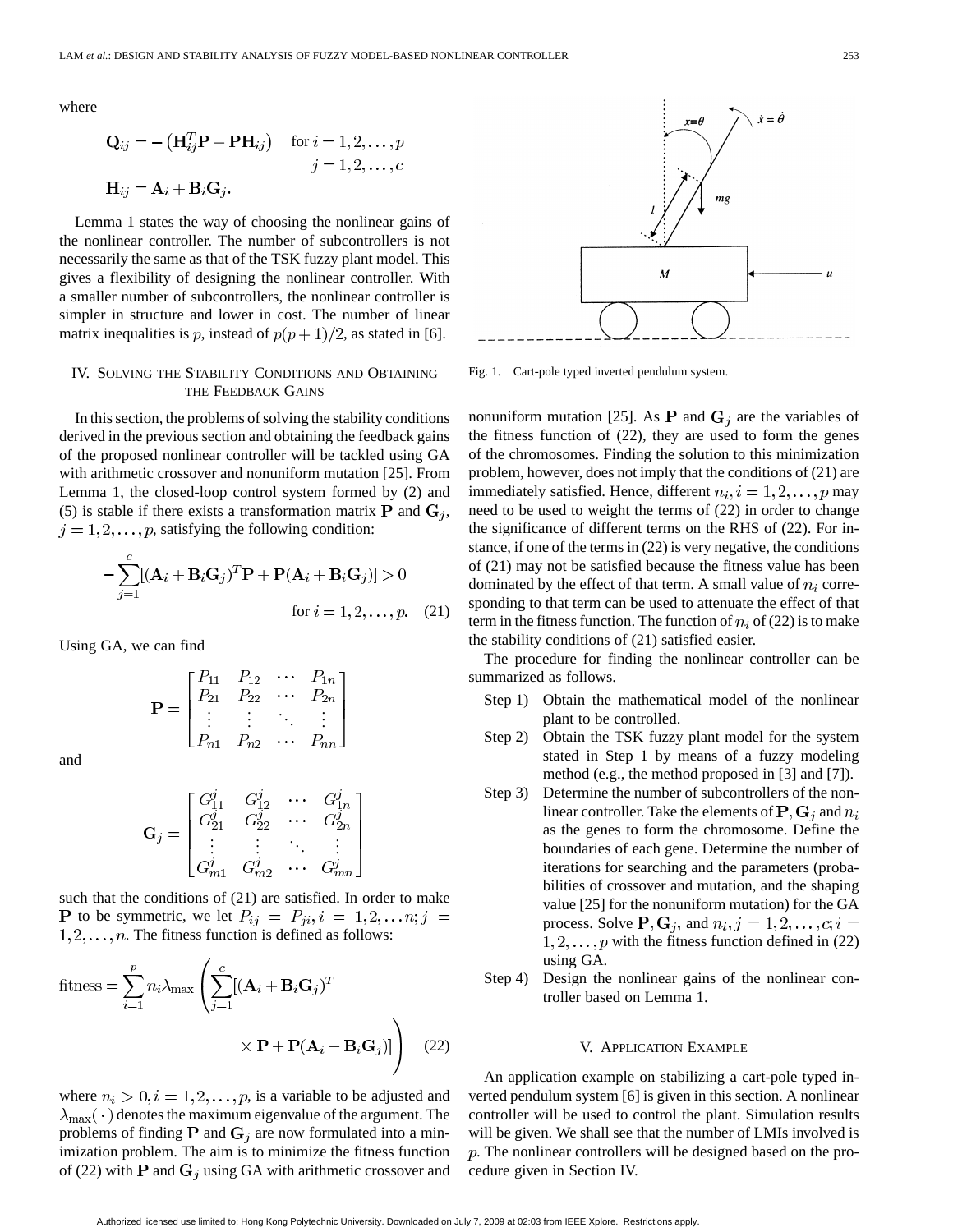

Fig. 2. Membership functions for the fuzzy plant model.

*Step 1:* Fig. 1 shows the diagram of the inverted pendulum system. Its dynamic equation is given by

$$
\ddot{\theta}(t) = \frac{g \sin(\theta(t)) - am l \dot{\theta}(t)^2 \sin(2\theta(t))/2 - a \cos(\theta(t))u(t)}{4l/3 - aml \cos^2(\theta(t))}
$$
\n(23)

where

| $\theta$                                            | angular displacement of the<br>pendulum; |
|-----------------------------------------------------|------------------------------------------|
| $g = 9.8 \text{ m/s}^2$                             | acceleration due to gravity;             |
| $m = 2 \text{ kg}$                                  | mass of the pendulum;                    |
| $a = 1/(m + M), M = 8 \text{ kg}$ mass of the cart; |                                          |
| $2l = 1 \text{ m}$                                  | length of the pendulum;                  |
| $u$                                                 | force applied to the cart.               |

The objective of this application example is to design a fuzzy controller to close the feedback loop of (23) such that  $\theta = 0$  at steady state.

*Step 2:* The nonlinear plant can be represented by a fuzzy model with four fuzzy rules. The  $i$ th rule is given by and

Rule *i*: IF 
$$
f_1(\mathbf{x}(t))
$$
 is  $M_1^*$  AND  $f_2(\mathbf{x}(t))$  is  $M_2^*$   
THEN  $\dot{\mathbf{x}}(t) = \mathbf{A}_i \mathbf{x}(t) + \mathbf{B}_i u(t)$  for  $i = 1, 2, 3, 4$  (24)

so that the system dynamics is described by

$$
\dot{\mathbf{x}}(t) = \sum_{i=1}^{4} w_i (\mathbf{A}_i \mathbf{x}(t) + \mathbf{B}_i u(t))
$$
 (25)

where

$$
\mathbf{x}(t) = [x_1(t) \quad x_2(t)]^T = [\theta(t) \quad \dot{\theta}(t)]^T
$$

$$
\theta(t) \in [\theta_{\text{min}} \quad \theta_{\text{max}}] = \begin{bmatrix} -\frac{22\pi}{45} & \frac{22\pi}{45} \end{bmatrix}
$$

$$
\dot{\theta}(t) \in [\dot{\theta}_{\min} \quad \dot{\theta}_{\max}] = [-5 \quad 5]
$$

$$
f_1(\mathbf{x}(t)) = \frac{g - amlx_2(t)^2 \cos(x_1(t))}{4l/3 - aml\cos^2(x_1(t))} \left(\frac{\sin(x_1(t))}{x_1(t)}\right)
$$

and

j

$$
f_2(\mathbf{x}(t)) = -\frac{a \cos(x_1(t))}{4l/3 - aml \cos^2(x_1(t))}
$$

$$
\mathbf{A}_1 = \mathbf{A}_2 = \begin{bmatrix} 0 & 1\\ f_{1_{\min}} & 0 \end{bmatrix}
$$

and

and

$$
\mathbf{A}_3 = \mathbf{A}_4 = \begin{bmatrix} 0 & 1 \\ f_{1_{\text{max}}} & 0 \end{bmatrix}
$$

$$
\mathbf{B}_1 = \mathbf{B}_3 = \begin{bmatrix} 0 \\ f_{2_{\text{min}}} \end{bmatrix}
$$

$$
\mathbf{B}_{2} = \mathbf{B}_{4} = \begin{bmatrix} 0 \\ f_{2_{\text{max}}} \end{bmatrix}
$$
  
\n $f_{1_{\text{min}}} = 9$  and  $f_{1_{\text{max}}} = 18$   
\n $f_{2_{\text{min}}} = -0.1765$  and  $f_{2_{\text{max}}} = -0.0052$   
\n $w_{i} = \frac{\mu_{M_{1}^{i}}(f_{1}(\mathbf{x}(t))) \times \mu_{M_{2}^{i}}(f_{2}(\mathbf{x}(t)))}{\sum_{l=1}^{4} (\mu_{M_{1}^{l}}(f_{1}(\mathbf{x}(t))) \times \mu_{M_{2}^{l}}(f_{2}(\mathbf{x}(t))))}$   
\n $\mu_{M_{1}^{\beta}}(f_{1}(\mathbf{x}(t))) = \frac{-f_{1}(\mathbf{x}(t)) + f_{1_{\text{max}}}}{f_{1_{\text{max}}} - f_{1_{\text{min}}}}$  for  $\beta = 1, 2$   
\n $\mu_{M_{1}^{\delta}}(f_{1}(\mathbf{x}(t))) = 1 - \mu_{M_{1}^{1}}(f_{1}(\mathbf{x}(t)))$  for  $\delta = 3, 4$   
\n $\mu_{M_{2}^{\kappa}}(f_{2}(\mathbf{x}(t))) = \frac{-f_{2}(\mathbf{x}(t)) + f_{2_{\text{max}}}}{f_{2_{\text{max}}} - f_{2_{\text{min}}}}$  for  $\kappa = 1, 3$ 

and

Authorized licensed use limited to: Hong Kong Polytechnic University. Downloaded on July 7, 2009 at 02:03 from IEEE Xplore. Restrictions apply.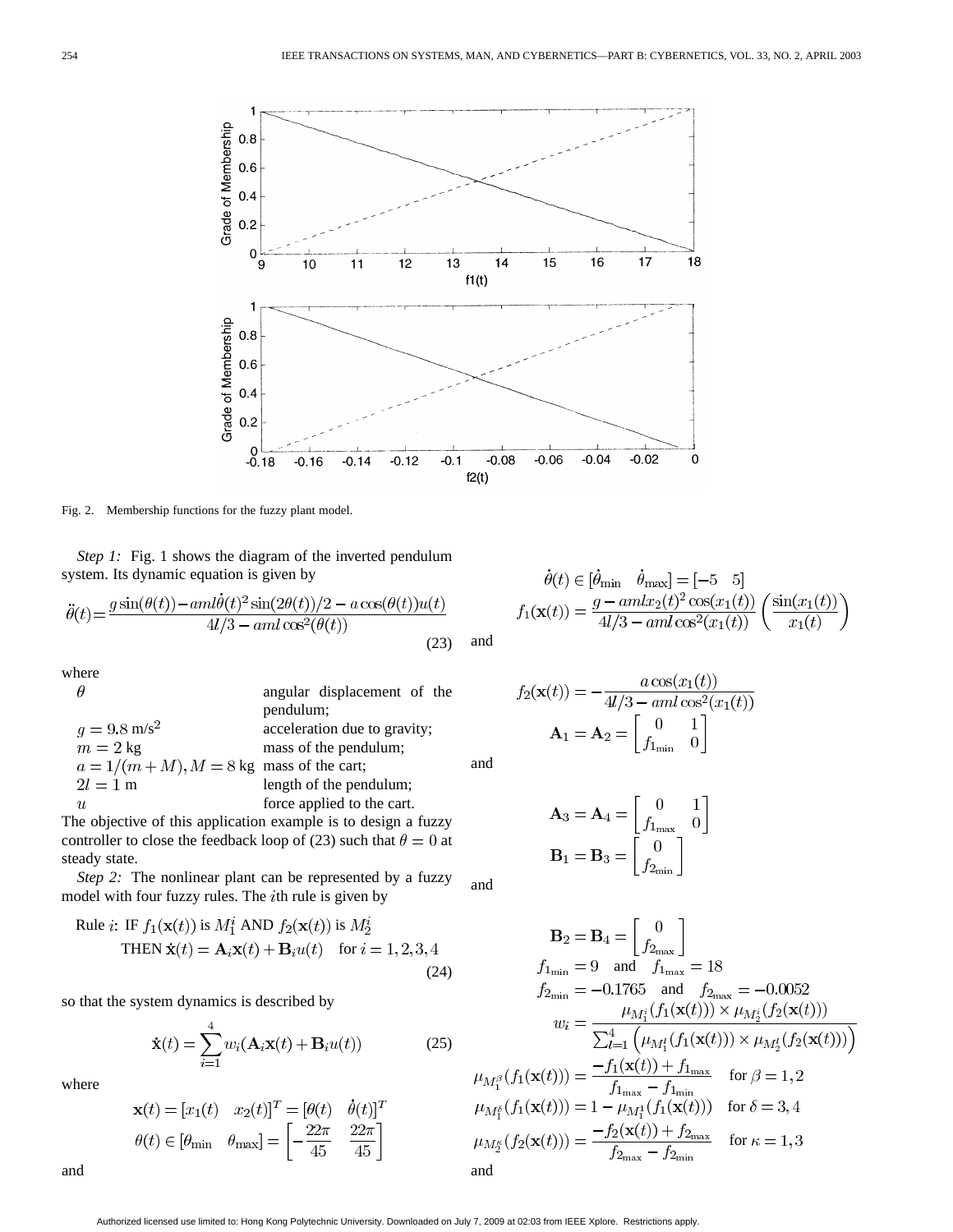

Fig. 3. Responses of  $x_1(t)$  of the inverted pendulum system.

$$
\mu_{M_2^{\phi}}(f_2(\mathbf{x}(t))) = 1 - \mu_{M_2^1}(f_2(\mathbf{x}(t))) \quad \text{for } \phi = 2, 4
$$

are the membership functions, as shown in Fig. 2. (Details about the derivation of the TSK fuzzy plant model for the inverted pendulum system can be found in [5].)

*Step 3:* When a nonlinear controller having four subcontrollers is designed for the plant of (25), we have

$$
u(t) = \sum_{j=1}^{4} m_j(\mathbf{x}(t)) \mathbf{G}_j \mathbf{x}(t).
$$
 (26)

In order to guarantee the closed-loop system stability and obtain the feedback gains of the nonlinear controller of (26), from (22), we have to solve the **P** and  $G_j$ ,  $j = 1, 2, 3, 4$ ;  $i = 1, 2, 3, 4$ , using GA with the following fitness function:

fitness = 
$$
\sum_{i=1}^{4} n_i \lambda_{\max} \left[ \sum_{j=1}^{4} [(\mathbf{A}_i + \mathbf{B}_i \mathbf{G}_j)^{\mathrm{T}} \times \mathbf{P} + \mathbf{P}(\mathbf{A}_i + \mathbf{B}_i \mathbf{G}_j)] \right].
$$
 (27)

The minimum and maximum values of each element  $P$  are chosen to be  $-1$  and 1, respectively. The minimum and maximum values of each element of  $G_1-G_4$  are chosen to be 0 and 4500, respectively. The minimum and maximum values of  $n_i$  are chosen to be 0 and 10, respectively. The population

size is 10 and the initial values of  $P, G_i$ , and  $n_i$  are randomly generated. After applying the GA process, we obtain

$$
\mathbf{P} = \begin{bmatrix} 0.9877 & 0.0678 \\ 0.0678 & 0.0666 \end{bmatrix}
$$

$$
\mathbf{G}_1 = [4176.4868 \quad 4438.2388]
$$
  
\n
$$
\mathbf{G}_2 = [4200.1314 \quad 3710.2710]
$$
  
\n
$$
\mathbf{G}_3 = [4223.6645 \quad 3631.4680]
$$

and

and

# $G_4 = [4308.6079 \quad 4053.5941].$

*Step 4:* According to Lemma 1, the nonlinear gains are designed as (28), shown at the bottom of the page.

As  $\min_i \lambda_{\min}(\sum_{k=1}^c \mathbf{Q}_{ik}) = 1.3982 > \epsilon > 0$ , we choose  $\varepsilon = 0.1$ . Figs. 3 and 4 show the responses of the system states under the initial conditions of

$$
\mathbf{x}(0) = \begin{bmatrix} \frac{22\pi}{45} & 0 \end{bmatrix}^T, \quad \mathbf{x}(0) = \begin{bmatrix} \frac{11\pi}{45} & 0 \end{bmatrix}^T
$$

$$
\mathbf{x}(0) = \begin{bmatrix} -\frac{11\pi}{45} & 0 \end{bmatrix}^T, \quad \text{and} \quad \mathbf{x}(0) = \begin{bmatrix} -\frac{22\pi}{45} & 0 \end{bmatrix}^T.
$$

From this example, it can be seen that the number of LMIs is fixed to be four (the number of rules of the TSK fuzzy plant model), which will not be affected by the number of subcontrollers of the nonlinear controller.

$$
\begin{cases}\n\mu_{\mathbf{N}^j}(\mathbf{x}(t)) = \mathbf{x}(t)^T \left( \sum_{i=1}^4 w_i \mathbf{Q}_{ij} - \frac{\varepsilon}{4} \mathbf{I} \right) \mathbf{x}(t), \quad \text{when } \mathbf{x}(t) \neq \mathbf{0} \\
\mu_{\mathbf{N}^j}(\mathbf{x}(t)) = \frac{1}{4}, \quad \text{when } \mathbf{x}(t) = \mathbf{0}\n\end{cases}
$$
\n
$$
(28)
$$

Authorized licensed use limited to: Hong Kong Polytechnic University. Downloaded on July 7, 2009 at 02:03 from IEEE Xplore. Restrictions apply.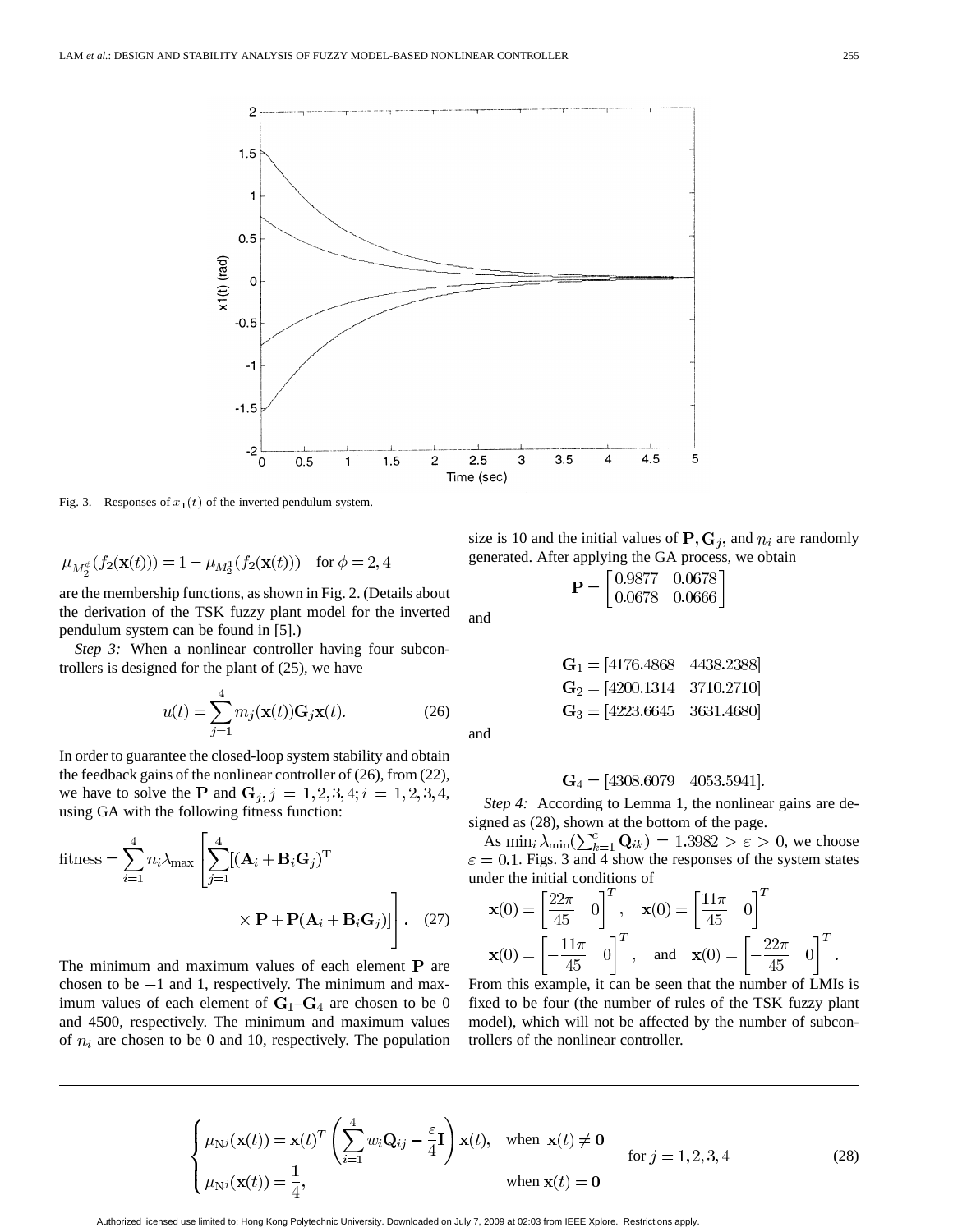

Fig. 4. Responses of  $x_2(t)$  of the inverted pendulum system.

# VI. CONCLUSION

The stability analysis and design of TSK fuzzy model-based nonlinear control systems have been discussed. A stability criterion has been derived. This criterion involves  $p$  linear matrix inequalities irrespective of the number of the subcontrollers, where  $p$  is the number of rules of the TSK fuzzy plant model. The number of subcontrollers of the nonlinear controller need not be the same as that of the TSK fuzzy plant model. A design on the nonlinear gains of the nonlinear controller has been presented. GA has been used to find the solution to the stability conditions and determine the feedback gains of the subcontrollers. An application example has been used to illustrate the stabilizability of the proposed nonlinear controllers and the design procedure.

#### **REFERENCES**

- [1] R. M. Tong, M. Beck, and A. Latten, "Fuzzy control of the activated sludge wastewater treatment process," *Automatica*, vol. 16, pp. 695–697, 1980.
- [2] L. P. Holmblad and J. J. Ostergaard, "Control of a cement kiln by fuzzy logic techniques," in *Proc. 8th IFAC Conf.*, Kyoto, Japan, 1981, pp. 809–814.
- [3] T. Takagi and M. Sugeno, "Fuzzy identification of systems and its applications to modeling and control," *IEEE Trans. Syst., Man., Cybern.*, vol. SMC-15, pp. 116–132, Jan. 1985.
- [4] K. Tanaka and M. Sugeno, "Stability analysis and design of fuzzy control systems," *Fuzzy Sets Syst.*, vol. 45, pp. 135–156, 1992.
- [5] K. Tanaka, T. Ikeda, and H. O. Wang, "Robust stabilization of a class of uncertain nonlinear systems via fuzzy control: Quadratic stability,  $H^{\infty}$ control theory, and linear matrix inequalities," *IEEE Trans. Fuzzy Syst.*, vol. 4, pp. 1–13, Feb. 1996.
- [6] H. O. Wang, K. Tanaka, and M. F. Griffin, "An approach to fuzzy control of nonlinear systems: Stability and the design issues," *IEEE Trans. Fuzzy Syst.*, vol. 4, pp. 14–23, Feb. 1996.
- [7] S. G. Cao, N. W. Rees, and G. Feng, "Analysis and design for a class of complex control systems—Parts I and II: Fuzzy controller design," *Automatica*, vol. 33, no. 6, pp. 1017–1039, 1997.
- [8] R. Palm and D. Driankov, "Stability of fuzzy gain-schedulers: Slidingmode-based analysis," *Proc. IEEE Int. Conf. Fuzzy Syst.*, pp. 177–183, 1997.
- [9] S. Boyd, L. Ghaoui, E. Feron, and V. Balakrishnan, *Linear Matrix Inequalities in System and Control Theory*. Philadelphia, PA: SIAM, 1994.
- [10] K. Tanaka, T. Kosaki, and H. O. Wang, "Backing control problem of a mobile robot with multiple trailers: Fuzzy modeling and LMI-based design," *IEEE Trans. Syst., Man, Cybern. C*, vol. 28, pp. 329–337, Aug. 1998.
- [11] K. Tanaka, T. Ikeda, and H. O. Wang, "A unified approach to controlling chaos via an LMI-based control system design," *IEEE Trans. Circuits Syst. I*, vol. 45, pp. 1021–1040, Oct. 1998.
- [12] E. Kim, H. J. Kang, and M. Park, "Numerical stability analysis of fuzzy control systems via quadratic programming and linear matrix inequality," *IEEE Trans. Syst., Man, Cybern. A*, vol. 29, pp. 333–346, July 1999.
- [13] H. K. Lam, F. H. F. Leung, and P. K. S. Tam, "Design of stable and robust fuzzy controllers for uncertain multivariable nonlinear systems," in *Stability Issues in Fuzzy Control*, J. Aracil, Ed. New York: Springer-Verlag, 2000, pp. 125–164.
- [14]  $\frac{1}{2}$ , "Stable and robust fuzzy control for uncertain nonlinear systems," *IEEE Trans. Syst., Man, Cybern. A*, vol. 30, pp. 825–840, Nov. 2000.
- [15]  $\frac{15}{15}$  (Fuzzy control of a class of multivariable nonlinear systems subject to parameter uncertainties: Model reference approach," *Int. J. Approx. Reason.*, vol. 26, pp. 129–144, Feb. 2001.
- [16] -, "Nonlinear state feedback controller for nonlinear systems: Stability analysis and design based on fuzzy plant model," *IEEE Trans. Fuzzy Syst.*, vol. 9, pp. 657–661, Aug. 2001.
- [17] , "A switching controller for uncertain nonlinear systems," *IEEE Control Syst. Mag.*, vol. 22, pp. 7–14, Feb. 2002.
- [18] -, Linear controllers for fuzzy systems subject to unknown parameters: Stability analysis and design based on linear matrix inequality (LMI) approach, in IEEE Control Syst. Mag.. to be published.
- [19] F. H. F. Leung, H. K. Lam, and P. K. S. Tam, "Design of fuzzy controllers for uncertain nonlinear systems using stability and robustness analyses," *Syst. Control Lett.*, vol. 35, no. 4, pp. 237–243, 1998.
- [20] H. K. Lam, S. H. Ling, F. H. F. Leung, and P. K. S. Tam, "Optimal and stable fuzzy controllers for nonlinear systems subject to parameter uncertainties using genetic algorithm," *Proc. 10th IEEE Int. Conf. Fuzzy Syst. (FUZZ-IEEE 2001)*, pp. 908–911, Dec. 2–5, 2001.
- [21] H. K. Lam, S. H. Ling, K. F. Leung, and F. H. F. Leung, "On interpretation of graffiti commands for eBooks using a neural network and an improved genetic algorithm," *Proc. 10th IEEE Int. Conf. Fuzzy Syst. (FUZZ-IEEE 2001)*, pp. 1464–1467, Dec. 2–5, 2001.
- [22] H. K. Lam, S. H. Ling, F. H. F. Leung, and P. K. S. Tam, "Tuning of the structure and parameters of neural network using an improved genetic algorithm," *Proc. 27th Annu. Conf. IEEE Industrial Electronics Society (IECON)*, pp. 25–30, Nov. 29–Dec. 2, 2001.